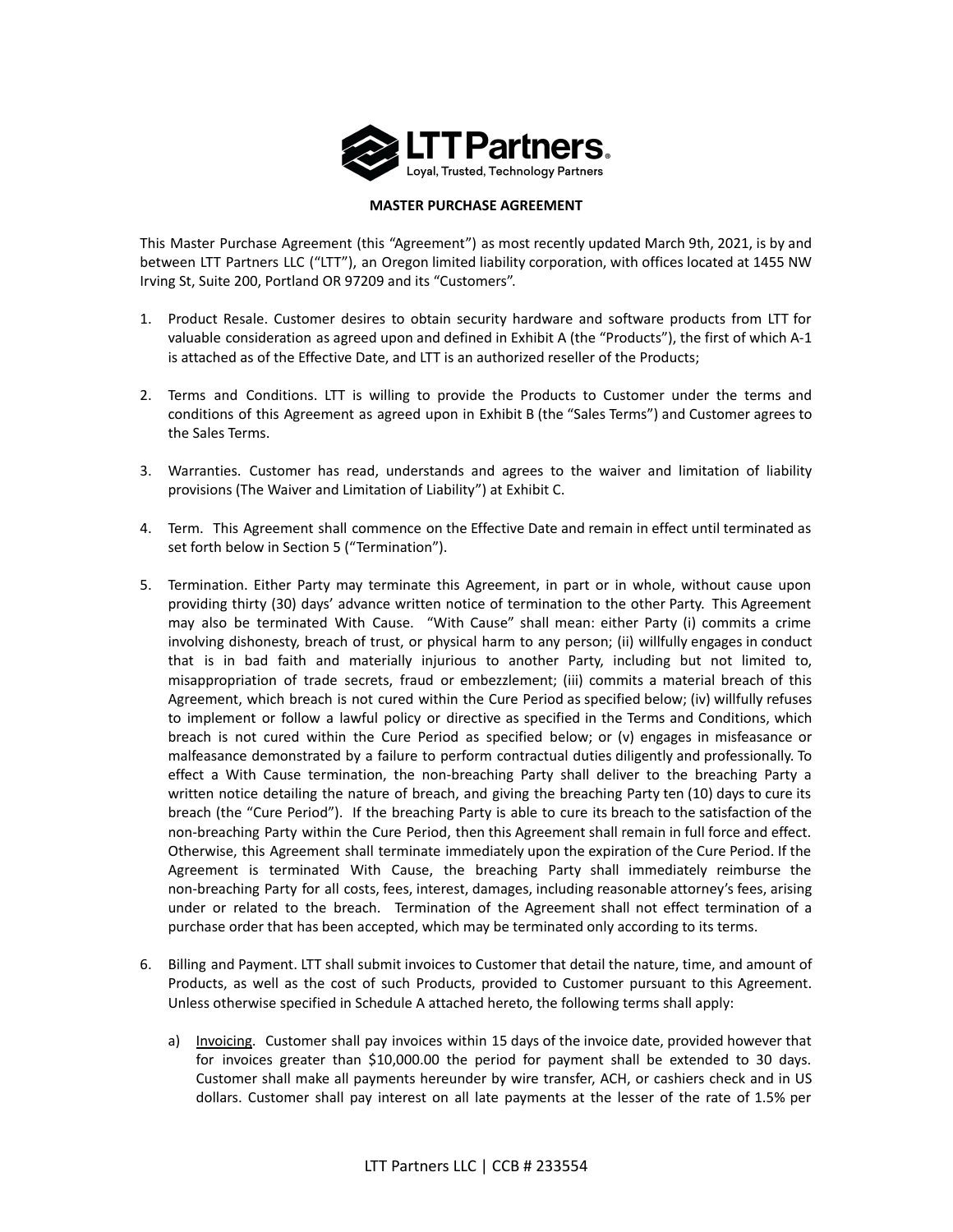month or the highest rate permissible under applicable law, calculated daily and compounded monthly. Customer shall reimburse LTT for all costs incurred in collecting any late payments, including, without limitation, attorneys' fees.

- b) No Setoff. Customer shall not, and acknowledges that it shall have no right, under this Agreement, any other agreement, document or law, to withhold, offset, recoup or debit any amounts owed (or to become due and owing ) to LTT or any of its affiliates, whether under this Agreement or otherwise, against any other amount owed (or to become due and owing) to it by LTT or its affiliates, whether relating to LTT's or its affiliates' breach or non-performance of this Agreement or any other agreement between Customer or any of its affiliates, and LTT or any of its affiliates, or otherwise.
- 7. Additional Support Services. Additional Onsite Support services unless otherwise stated start at \$150/hr. Remote Service rates TBD - per scope.
- 8. Amendments. Amendments to this Agreement must be made in writing and signed by the Representatives of the Parties before they can become effective.
- 9. Notices. All notices, consents and approvals under this Agreement shall be delivered in writing by courier, or by certified or registered mail (postage prepaid and return receipt requested), to the other Party at the address set forth below (which may be updated from time to time by written notice) and are deemed delivered when received:

LTT:

LTT Partners LLC 2175 NW Raleigh st. ste #110 Portland, OR 97210 Tel. No.: (503) 545-7794

- 10. Confidential Information. "Confidential Information" means any information disclosed at any time by either Party, its directors, officers, employees, and agents (collectively, the "Representatives"), to the other Party or its Representatives in anticipation of or during Parties' relationship, either directly or indirectly, in writing, orally or by inspection of tangible objects which pertains to such Party's business, including, without limitation, information concerning marketing, financial, employee, planning, service or product purchase or performance agreements and documentation, pricing, and other confidential or proprietary information or information a reasonable person would understand to be confidential or proprietary. Confidential Information of either Party will not, however, include any information which (i) was publicly known and made generally available in the public domain prior to the time of disclosure by the disclosing Party; (ii) becomes publicly known and made generally available after disclosure by the disclosing Party to the receiving Party through no action or inaction of the receiving Party; (iii) is already in the possession of the receiving Party without a breach of any third party's obligations of confidentiality at the time of disclosure by the disclosing Party; (iv) is obtained by the receiving Party from a third party without a breach of such third party's obligations of confidentiality; or (v) is independently developed by the receiving Party without use of or reference to the disclosing Party's Confidential Information.
- 11. Disclosure of Confidential Information. Both Customer and LTT shall (i) hold all Confidential Information in confidence and use it only as permitted in connection with the Products provided under this Agreement; (ii) use the same care to prevent unauthorized disclosure of the disclosing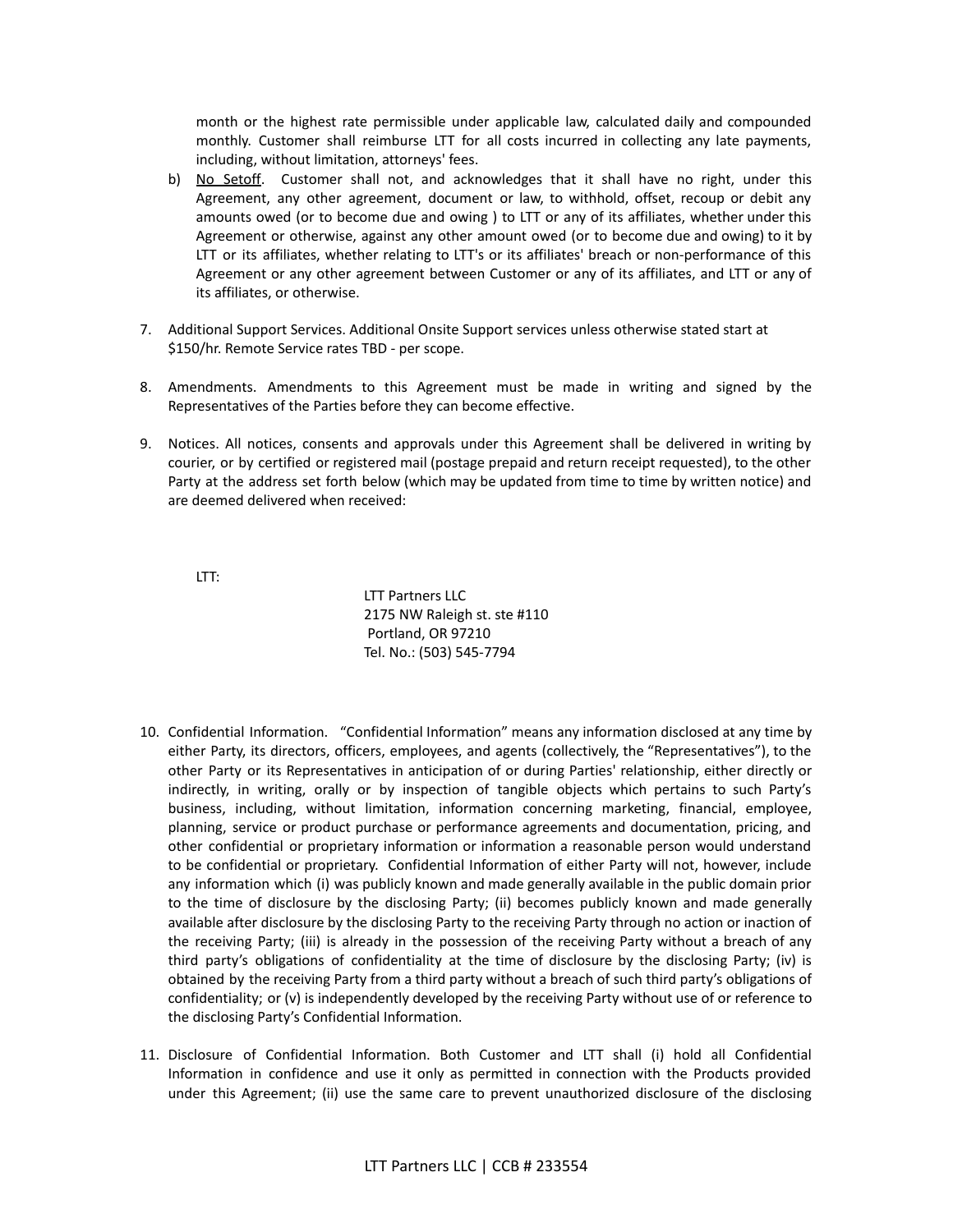Party's Confidential Information as the receiving Party uses with respect to its own Confidential Information of a similar nature and shall not, in any case, be less than the care a reasonable person would use under similar circumstances; (iii) to the extent required by a court order or law, disclose only the Confidential Information required to comply with such court order or law and in conjunction with fulfilling obligations under Section 12; and (iv) only disclose the Confidential Information to its Representatives who have a need to know such information in order to perform their job. Each Party shall be liable for any breach of this Agreement by any Representative. Neither Party shall disclose Confidential Information to third parties without the other Party's prior written consent.

- 12. Injunctive Relief. Each Party acknowledges that a Party's actual or threatened breach of its confidentiality obligations under Section 9, would likely cause irreparable harm to the non-breaching Party that could not be fully remedied by monetary damages. Each Party therefore agrees the non-breaching Party may seek such injunctive relief or other equitable relief as may be necessary or appropriate to prevent such actual or threatened breach without the necessity of proving actual damages.
- 13. Legal Process. In the event either Party receives a subpoena, request for production of documents, court order or requirement of a governmental agency to disclose any Confidential Information ("Legal Process"), the recipient thereof shall, if permitted by law, give prompt written notice to the other Party so the other Party may move for a protective order or other relief. In the event either Party is required to respond to or support such Legal Process involving the other Party (but not the parties adverse to one another), the responding Party shall be entitled to recover from the other Party all reasonable costs, fees and expenses incurred by the responding Party, including reasonable time expended by internal resources and reasonable attorneys' fees.
- 14. Governing Law. The validity, interpretation and performance of this Agreement, as well as the rights and duties of the Parties, shall be determined pursuant to and in accordance with the laws of the State of Oregon. Any action arising out of or related to this Agreement, shall be brought in the appropriate state court sitting in Multnomah County, Oregon and the Parties submit to the jurisdiction of such court.
- 15. Insurance. Both LTT and Customer agree to maintain general liability and workers compensation insurance for the term of this Agreement.
- 16. Severability. If any part, term, or provision of this Agreement is held invalid or unenforceable for any reason, the remainder of this Agreement shall continue in full force and effect as if this Agreement had been executed with the invalid portion eliminated.
- 17. Assignment. Neither Party may assign, transfer or sell its rights or obligations under this Agreement without receiving the prior written consent of the other Party and such consent shall not be unreasonably withheld or delayed.
- 18. Waiver of Breach. No waiver or delay in enforcement of any breach of any provision of this Agreement shall constitute a waiver of any prior, concurrent or subsequent breach of the same or any other provisions hereof, and no waiver shall be effective unless made in writing and signed by an authorized representative of the waiving Party.
- 19. Force Majeure. Neither Party shall be liable for any failure to perform, or delay in performing, any of its obligations under this Agreement caused by forces or circumstances beyond its reasonable control, and without fault or negligence on the part of that Party. Such forces or circumstances shall include, but not be limited to, Acts of God, acts of civil or military authority, fires, floods, epidemics, quarantines, and civil commotion. However, in the event of such a force or circumstance becoming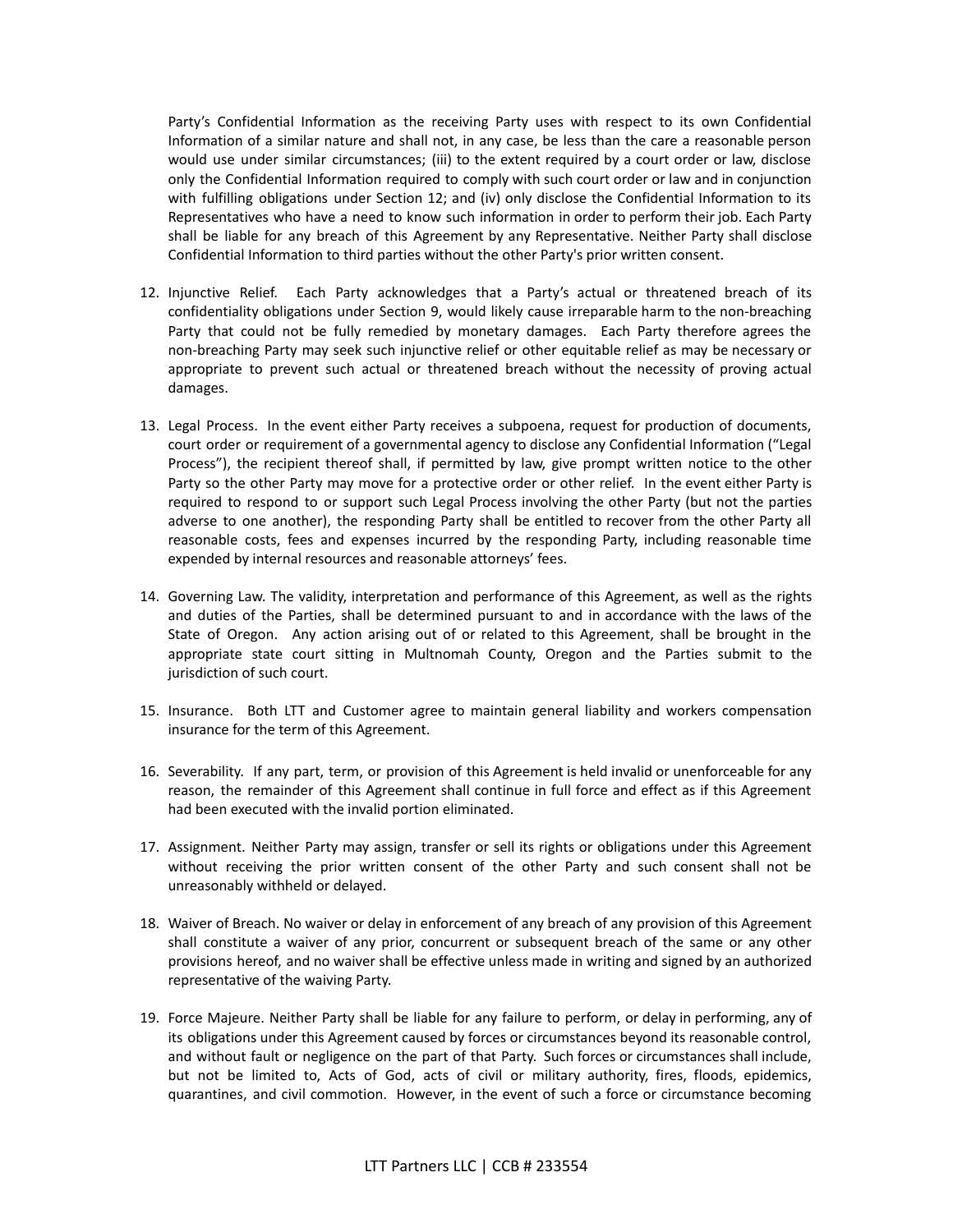manifest, the Party that finds itself unable to perform shall promptly notify the other Party in writing and shall take all reasonable steps to remove such impediments to its performance.

- 20. Independent Contractor Relationship. LTT (and its employees and agents, if any) shall provide the Products as an independent contractor. Nothing in this Agreement is intended nor shall be interpreted as creating an employer-employee, partnership, or joint venture relationship between Customer and LTT or Customer and any of LTT's employees or agents.
- 21. Integration. This Agreement shall constitute the entire agreement between the Parties with respect to its subject matter. The terms and conditions of this Agreement shall be controlling over any conflicting terms and conditions set forth in LTT's agreement, rate schedule, invoice, or other documentation pertaining to the Products and supersedes any and all prior written or verbal agreements between the Parties.
- 22. Section Headings. The section headings contained in this Agreement are for reference purposes only and shall not affect the meaning or interpretation of this Agreement.
- 23. Third Party Beneficiaries. The Parties do not intend to create, nor shall there be, any third party beneficiaries to this Agreement.
- 24. Counterparts. This Agreement may be executed in any number of counterparts, all of which taken together shall constitute one single agreement between the Parties. The Parties may execute this Agreement by an exchange of signature copies hereof. In the event of such an exchange, this Agreement shall become binding and any signed copies shall constitute admissible evidence of the existence of this Agreement.
- 25. Binding Effect. This Agreement shall be binding upon the heirs, successors, permitted assigns, and personal Representatives of the Parties. The persons executing this Agreement warrant that they have the authority to bind Customer and LTT to the terms and conditions embodied in this Agreement.
- 26. Survival. The terms and conditions of this Agreement which by their nature require performance by either Party after the termination or expiration of the Agreement, including, but not limited to, limitations of liability, confidentiality obligations, exclusions of damages, indemnification obligations, governing law, and any other provision or partial provision which by their nature would reasonably extend beyond the termination of the Agreement shall be and remain enforceable after such termination or expiration of the Agreement for any reason whatsoever.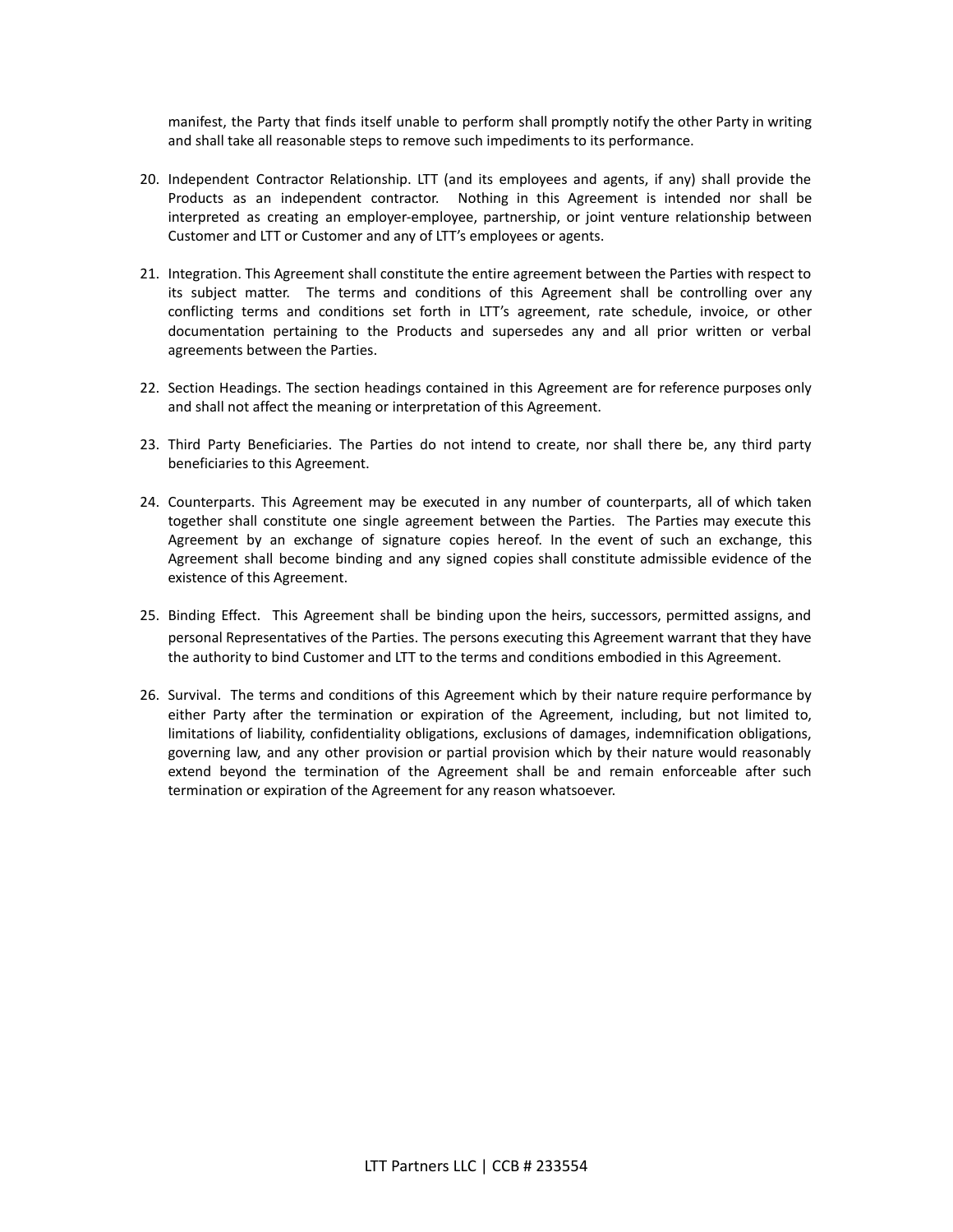# **EXHIBIT A**

# **Sales Terms**

The terms and conditions are limited to those contained in this Agreement. Any additional or different terms or conditions in any form delivered by Customer are hereby deemed to be material alterations and notice of objection to then and rejection of them is hereby given.

## **Returns;**

Customer may return the Products within 30 days from the date of the applicable Purchase Order for any reason. Thereafter, returns are not approved. In the event of material defect or exchange, customer is subject to provider's warranty Terms and Conditions. To request a return, or exchange, Customer must notify LTT within 30 days of purchase by emailing support@lttpartners.com. Notice must clearly state details of the product requested to be returned, including when Customer purchased the Hardware, the serial numbers of the applicable Hardware unit(s), Customer's reason for returning the Hardware, and Customer's name, mailing address, email address, and daytime phone number. If approved in LTT's sole discretion, Customer must return the Hardware unit(s) with all included accessories with the RMA within the 2 days following the day on which LTT approves. LTT will replace the Hardware in its sole discretion. Returned products are subject to a reasonable handling charge for LTT's effort to support the return, including restocking. All returns are subject to a restocking fee, currently 5%, which LTT may amend upon 30 days notice to Customer.

#### **HARDWARE WARRANTIES;**

General. Verkada represents to the original purchaser of the Hardware that for a period of **10 years** from the date of shipment to the location specified on the Purchase Order, the Hardware will be substantially free of defects in materials and workmanship ("Hardware Warranty").

Remedies. Customer's sole and exclusive remedy and Verkada's (and its suppliers' and licensors') sole and exclusive liability for a breach of the Hardware Warranty will be, in Verkada's sole discretion, to replace the non-conforming Hardware. Replacement may be made with a new or refurbished product or components. If the Hardware or a component within it is no longer available, then Verkada may replace the Hardware unit with a similar product of similar function. Any Hardware unit that has been replaced under the Hardware Warranty will be covered by the terms of the Hardware Warranty for the longer of (a) 90 days from the date of the delivery, or (b) the remainder of the original 10-year Hardware Warranty period."

Full Warranty information (section 3): [https://www.verkada.com/support/terms-of-sale/.](https://www.verkada.com/support/terms-of-sale/)

Verkada End User Agreement: <https://www.verkada.com/support/terms-of-sale/>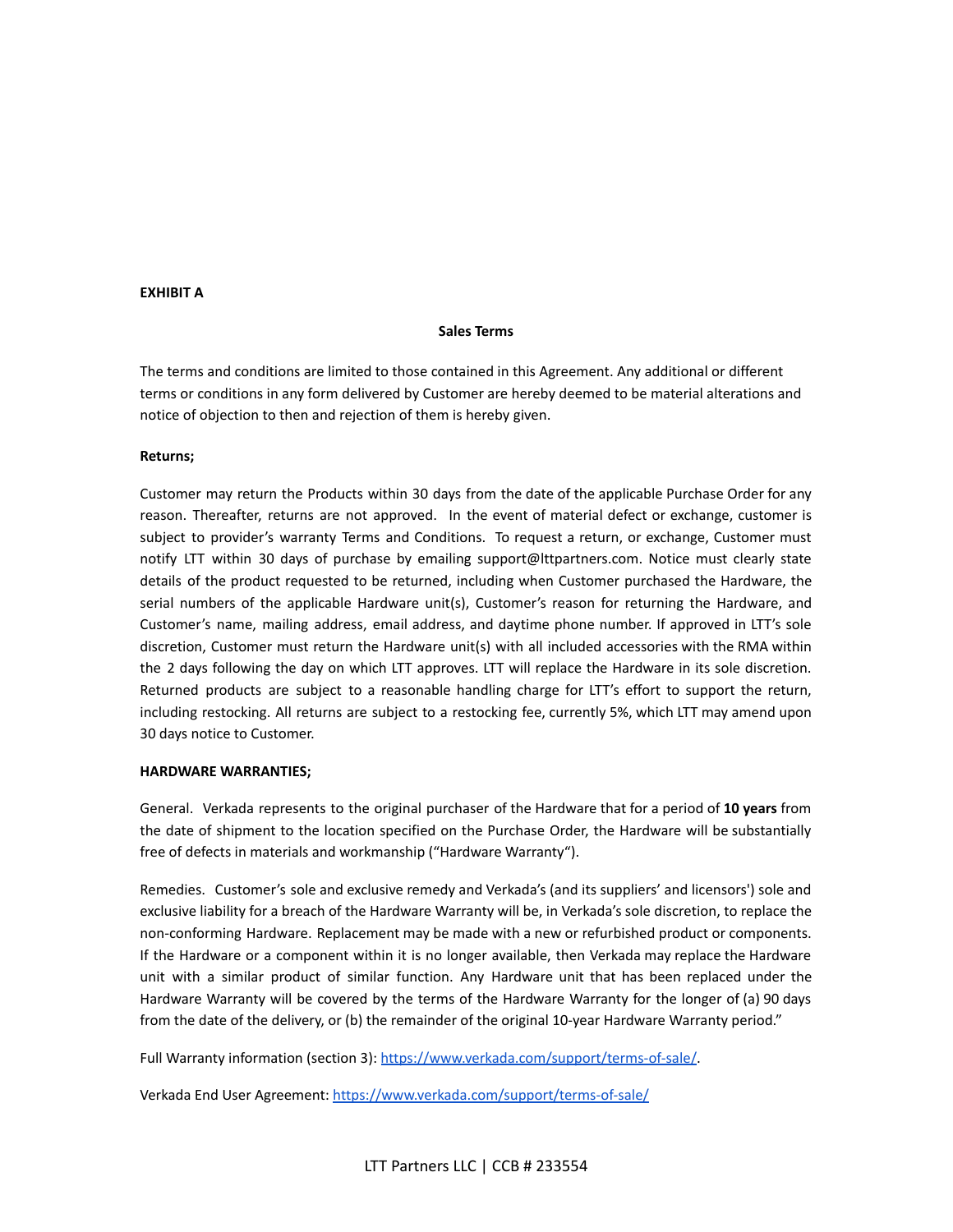# Verkada Privacy Policy: <https://www.verkada.com/trust/#privacy>

Verkada Service Level Agreement: <https://www.verkada.com/support/sla/>

## **Verkada Licensing and Renewals;**

## Verkada Licensing: <https://help.verkada.com/en/articles/2789484-licensing>

LTT may offer suggestions or advice relating to selection of products, together with advice regarding placement, systems integration, and other professional advice. Company offers no warranty of any kind relating to Customer's needs, and Customer cannot rely on Company's or Company Affiliate's recommendation as being applicable to Customer's needs. Company expressly disclaims all liability for foreseeable harms, including without limitation theft and damage, resulting from security systems that are inoperable, not placed to observe the harm, or not monitored. Customer acknowledges and understands that the products may be subject to agreements offered by their manufacturer, and that Customer is solely responsible for reviewing the manufacturer's terms and accepting the terms to use the products. Customer acknowledges and understands that LTT is not liable for the contracts made between Customer and vendor(s). LTT Partners may recommend, or provide quotes for installation of products by licensed and bonded third party contractors.

Interest will accrue at the rate of 1.5% per month, or the maximum allowed by law if lower, on any unpaid invoices provided by LTT to Customer.

Customer agrees to pay all costs incurred by LTT in pursuit of payments that are past due including, but not limited to collection agency commissions and attorney's fees.

Ownership. All Intellectual Property Rights in all security products, systems, installation documents, data, know-how, methodologies, software, and other materials provided by or used by LTT in the Products developed or acquired by the LTT prior to or independently of this Agreement shall be owned exclusively by the licensors.

Restrictions. Customer will not: (i) use (or allow a third party to use) the Products in order to monitor their availability, security, performance, or functionality, or for any other benchmarking or competitive purposes without LTT's express written consent; (ii) market, sublicense, resell, lease, loan, transfer, or otherwise commercially exploit the Products; (iii) modify, create derivative works, decompile, reverse engineer, attempt to gain access to the source code, or copy the Products or any of their components; or (iv) use the Products to conduct any fraudulent, malicious, or illegal activities or otherwise in contravention of any applicable laws or regulations (each of (i) through (iv), a "Prohibited Use").

Customer agrees not to do or attempt to do any of the following without LTT's express prior written consent: (i) resell, white label, or reproduce the Products or any individual element of the Products; (ii) access, tamper with, or use non-configurable portions of the Products except as provided by the documentation; (iii) probe, scan or test the vulnerability of any Products or breach any security or authentication; (iv) avoid, bypass, remove, deactivate, impair, descramble or otherwise circumvent any technological measure implemented by LTT or any of LTT's providers or any other third party in order to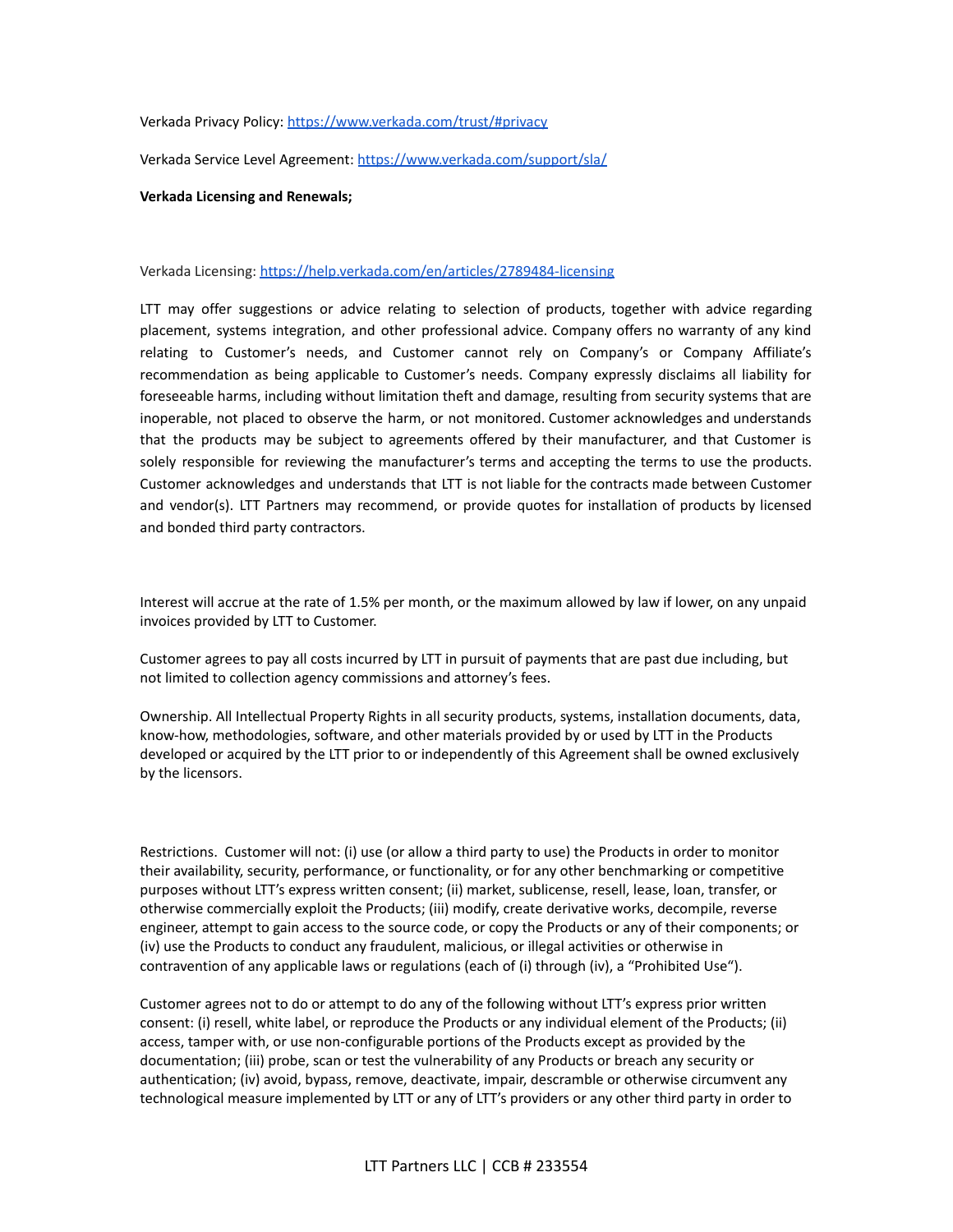secure the intellectual property contained in the Products, such as firmware; (v) transfer, copy, modify, sublicense, lease, lend, rent or otherwise distribute the Products to any third party; (vi) unless permitted under applicable law, decipher, disassemble, decompile or reverse engineer any aspect of the Products, in whole or in part; (vii) hack into, disable, disrupt, or access without authorization any part of the Products; (viii) perform benchmark testing on the Products; (xi) violate any applicable law or regulation; or (xii) encourage or enable any other individual to do any of the foregoing. LTT has the right to investigate violations of these Sales Terms or conduct that affects the Products. LTT may also consult and cooperate with law enforcement authorities to prosecute users who violate the law.